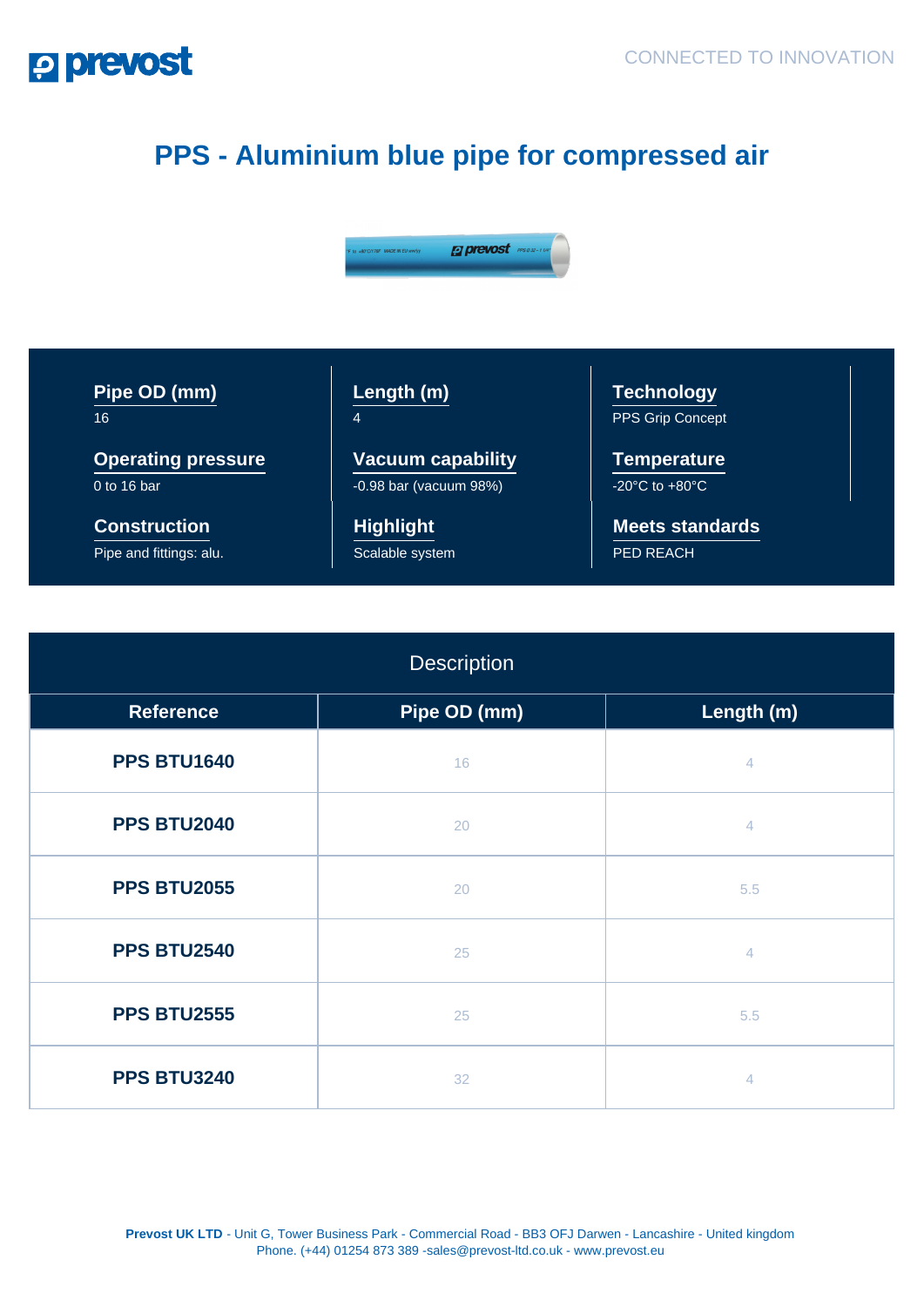

| <b>Reference</b>    | Pipe OD (mm) | Length (m)     |
|---------------------|--------------|----------------|
| <b>PPS BTU3255</b>  | 32           | 5.5            |
| <b>PPS BTU4040</b>  | 40           | $\overline{4}$ |
| <b>PPS BTU4055</b>  | 40           | 5.5            |
| <b>PPS BTU5055</b>  | 50           | 5.5            |
| <b>PPS BTU6355</b>  | 63           | 5.5            |
| <b>PPS BTU8055</b>  | 80           | 5.5            |
| <b>PPS BTU10055</b> | 100          | 5.5            |



| <b>Dimensions</b>  |      |  |
|--------------------|------|--|
| <b>Reference</b>   | A mm |  |
| <b>PPS BTU1640</b> | 1,3  |  |
| <b>PPS BTU2040</b> | 1,3  |  |

**Prevost UK LTD** - Unit G, Tower Business Park - Commercial Road - BB3 OFJ Darwen - Lancashire - United kingdom Phone. (+44) 01254 873 389 -sales@prevost-ltd.co.uk - www.prevost.eu